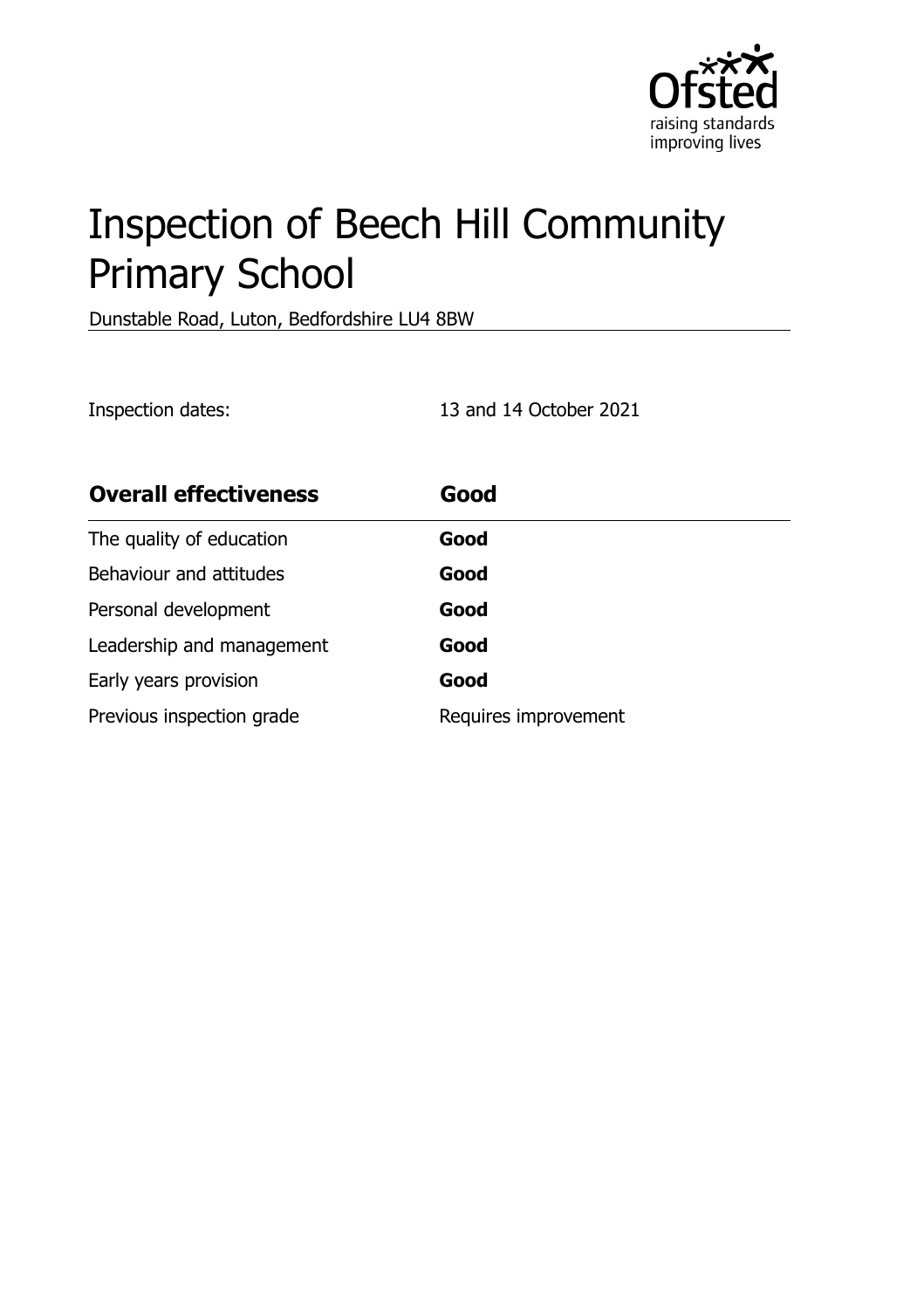

# **What is it like to attend this school?**

Beech Hill Primary School is a happy and welcoming place. Pupils feel valued and cared for. They enjoy being at school, meeting their friends and learning in lessons. Relationships between pupils, adults and families are positive. There is an inclusive environment that ensures pupils treat each other with respect and kindness.

Adults have high expectations of pupils. Pupils know that they must work hard in their lessons. They are eager to share what they know and how they find things out. Many pupils say they 'love to learn' and that they enjoy school.

Playtimes are joyous times. There is a sea of smiling faces as pupils share their games and play together. Pupils say that generally everyone behaves well and bullying hardly occurs. If it does, pupils are confident that adults will manage any concerns effectively.

Many parents agree with their children and told us how happy they are with the school. They recognise how well leaders support pupils' development and learning. One parent summed it up, saying, 'There are not enough words to say how happy I am with the school'.

#### **What does the school do well and what does it need to do better?**

Leaders have worked together to improve the school. They have tackled weaknesses identified at the previous inspection. The headteacher has built a cohesive team. They have worked together to develop the curriculum. Staff appreciate this opportunity and feel valued for their contribution to what pupils are to be taught.

Curriculum leaders have thought about the important knowledge pupils need to learn. Starting from the early years, teachers give priority to developing pupils' language. Leaders have selected the key vocabulary that helps to build pupils' knowledge. For example, in science, pupils use terms such as 'omnivores' to help them understand about food chains.

The curriculum sets out the order in which pupils will learn new ideas. In early years, children learn the expectations and routines well. The curriculum is planned to build important foundations for children's learning. Children enjoy well-structured activities that help prepare them for Year 1 and beyond.

In most subjects, plans provide all the knowledge pupils need to remember. Teachers make careful checks on pupils' learning. Leaders of these subjects have a secure grasp of how well their curriculum plans are working. This is not the case for all subjects. Some leaders are new to their roles. They do not know whether teachers' subject knowledge is secure or if their plans are working well.

Teachers make effective use of resources to support pupils' learning. Teachers ask useful questions to find out what pupils remember. Teachers change their plans to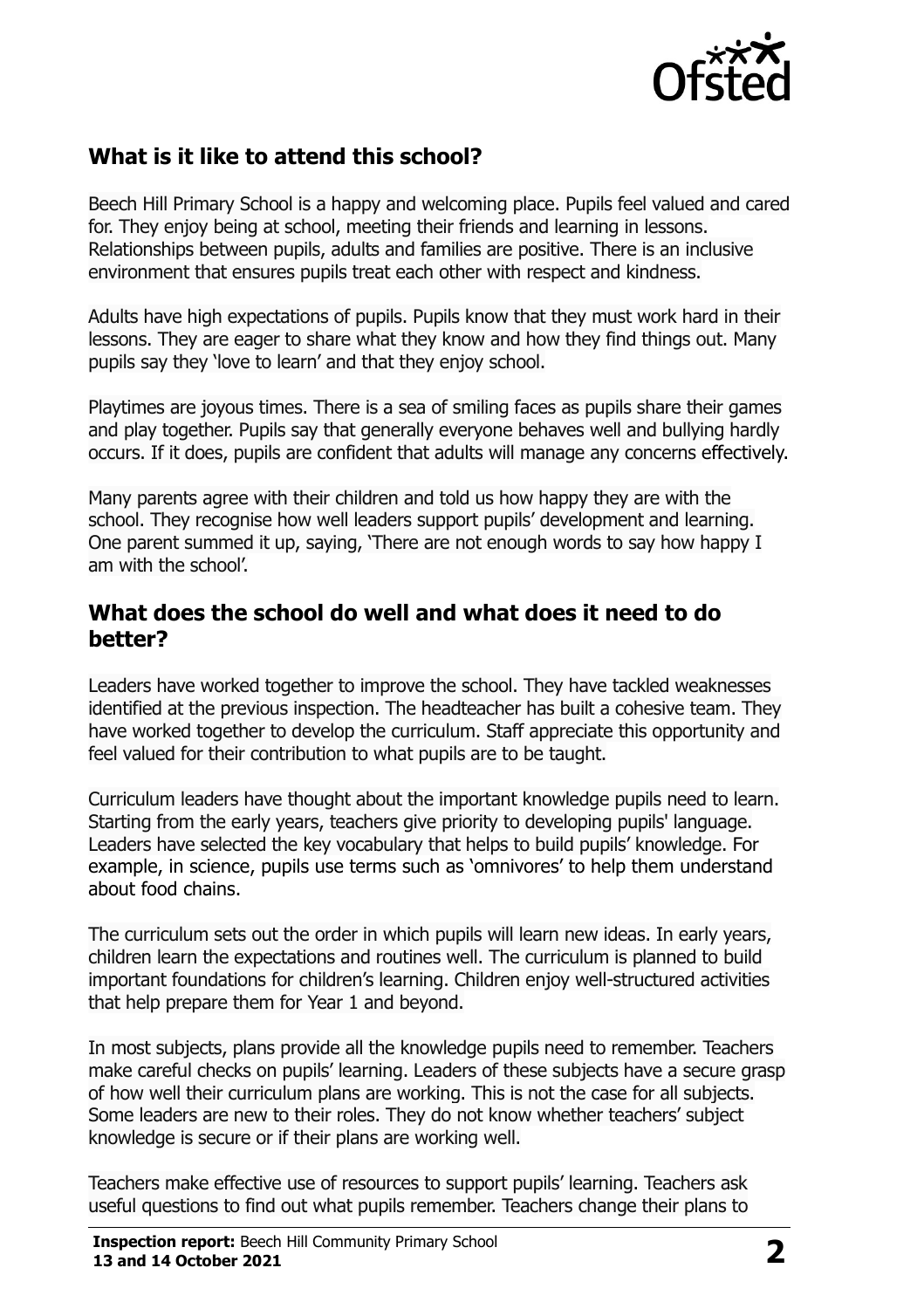

address any misconceptions pupils may have. As a result, pupils have a secure understanding of the things that they are learning.

Leaders place a high importance on reading. Phonics teaching is carefully planned. From the start of school, children learn different sounds letters make. Books are well matched to the phonics pupils are learning. Staff make regular checks on pupils' progress. Pupils receive extra support to help them to catch up. Leaders promote a love of reading across the school. Story times are regular features of the school day. Inspectors saw pupils captivated by stories as teachers read out aloud. Each classroom has attractive book areas to encourage pupils' reading.

Pupils with special educational needs and/or disabilities (SEND) receive the support they need to access the curriculum. Teachers explain new concepts clearly. They revisit previous teaching to help pupils to remember. Teachers adapt their plans to help pupils with SEND learn well.

Leaders plan enrichment opportunities as part of the curriculum. These opportunities make a strong contribution to promoting pupils' personal development. Pupils are proud to serve as school councillors, sports ambassadors or eco warriors. Pupils learn how to express opinions and represent others. They are well prepared in how to become a citizen in modern Britain.

Governors help to improve the school through their work with leaders. They ask searching questions to hold school leaders to account.

# **Safeguarding**

The arrangements for safeguarding are effective.

Leaders know their local community well. They ensure that pupils and staff understand the risks and challenges faced. Pupils learn about important themes such as cyber bullying, drug misuse and gang exploitation. The family workers are effective. They provide a point of contact for vulnerable families and sign posting early help.

Staff are well trained. They understand how to identify signs of abuse and how to act upon their concerns. Leaders maintain detailed records and act upon the information they receive in a timely way. Leaders work closely with other agencies to keep vulnerable pupils safe.

# **What does the school need to do to improve?**

#### **(Information for the school and appropriate authority)**

■ Most subject leaders are well trained and know how to check whether teachers understand how to deliver their plans effectively. However, this is not the case for those who are new to subject leadership roles. New leaders do not have the skills to understand how to monitor their areas of responsibility. They do not know if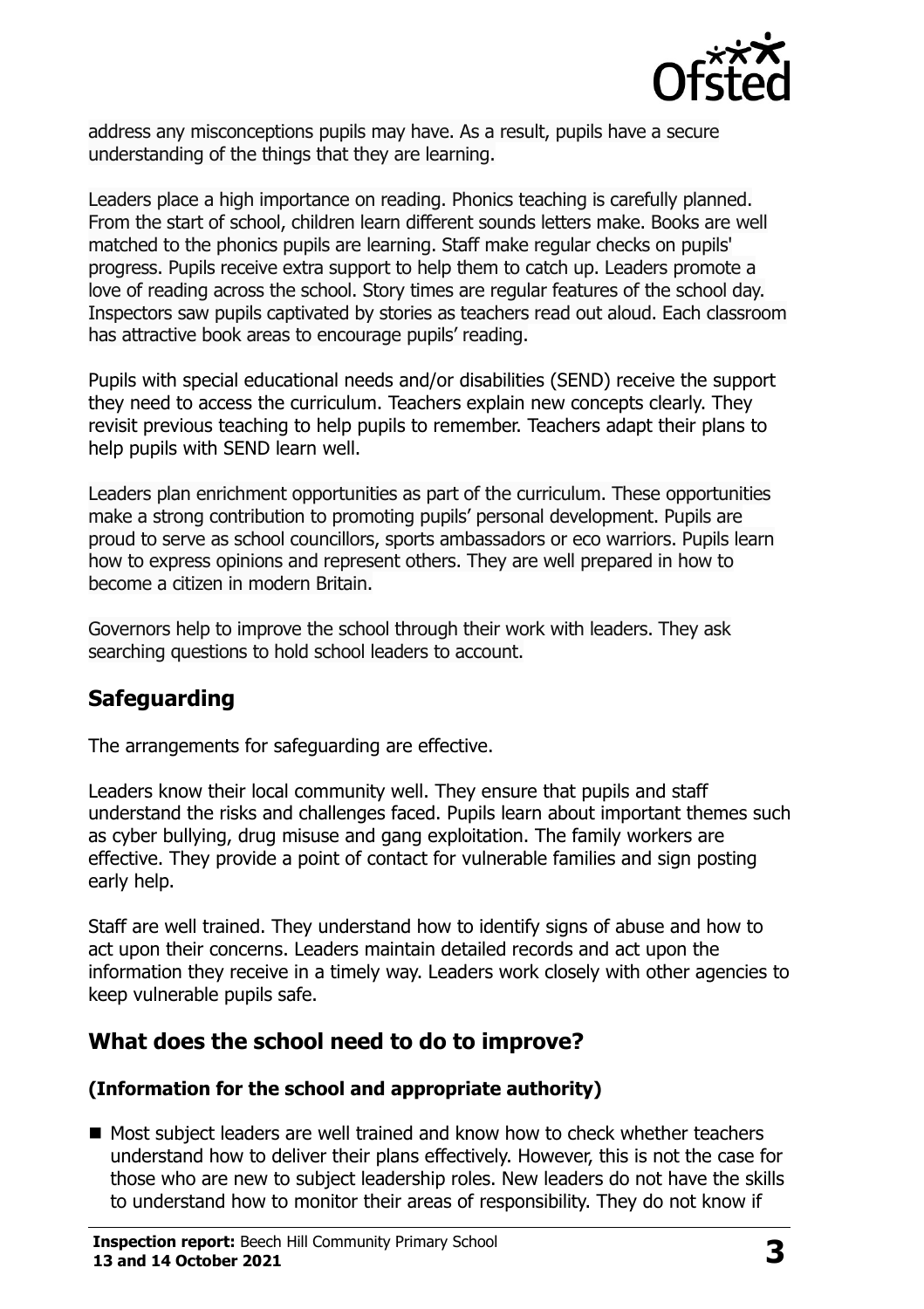

their plans are delivered well by teachers. Leaders need to provide new leaders with the training that will help them fulfil their roles effectively so that all leaders have a secure understanding of the strengths and weakness of their planned curriculum.

### **How can I feed back my views?**

You can use [Ofsted Parent View](http://parentview.ofsted.gov.uk/) to give Ofsted your opinion on your child's school, or to find out what other parents and carers think. We use information from Ofsted Parent View when deciding which schools to inspect, when to inspect them and as part of their inspection.

The Department for Education has further quidance on how to complain about a school.

If you are the school and you are not happy with the inspection or the report, you can [complain to Ofsted.](http://www.gov.uk/complain-ofsted-report)

#### **Further information**

You can search for [published performance information](http://www.compare-school-performance.service.gov.uk/) about the school.

In the report, ['disadvantaged pupils'](http://www.gov.uk/guidance/pupil-premium-information-for-schools-and-alternative-provision-settings) refers to those pupils who attract government pupil premium funding: pupils claiming free school meals at any point in the last six years and pupils in care or who left care through adoption or another formal route.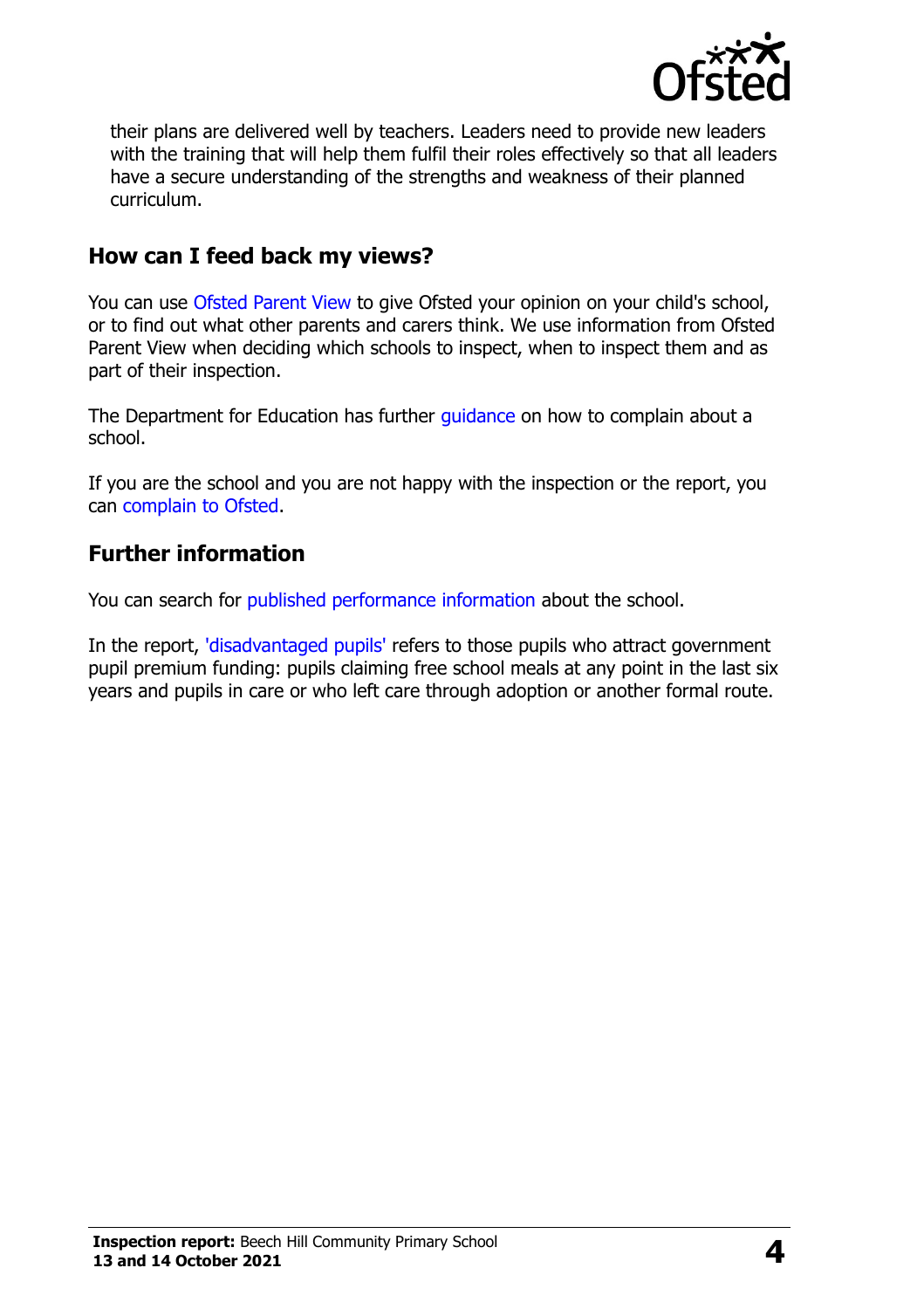

# **School details**

| Unique reference number             | 131089                                                               |  |
|-------------------------------------|----------------------------------------------------------------------|--|
| <b>Local authority</b>              | Luton                                                                |  |
| <b>Inspection number</b>            | 10200523                                                             |  |
| <b>Type of school</b>               | Primary                                                              |  |
| <b>School category</b>              | Maintained                                                           |  |
| Age range of pupils                 | 3 to 11                                                              |  |
| <b>Gender of pupils</b>             | Mixed                                                                |  |
| Number of pupils on the school roll | 890                                                                  |  |
| <b>Appropriate authority</b>        | The governing body                                                   |  |
| <b>Chair of governing body</b>      | Bianca Jeffery                                                       |  |
| <b>Headteacher</b>                  | <b>Chris Davidson</b>                                                |  |
| Website                             | www.beechhillprimary.com                                             |  |
| Date of previous inspection         | 24 and 25 January 2018, under section 5<br>of the Education Act 2005 |  |

# **Information about this school**

- Beech Hill Community Primary School is much larger than the average-sized primary school.
- Most pupils are from Asian or Asian British ethnic backgrounds. Almost all pupils speak English as an additional language.
- $\blacksquare$  The school does not use any alternative provision.

# **Information about this inspection**

The inspector(s) carried out this inspection under section 5 of the Education Act 2005.

- This was the first routine inspection the school received since the COVID-19 pandemic began. Inspectors discussed the impact of the pandemic with the school leaders, and have taken that into account in their evaluation.
- Inspectors held meetings with the headteacher, deputy headteacher, four assistant headteachers, curriculum leaders and the early years leader. They also met with a range of staff, including teachers and support staff.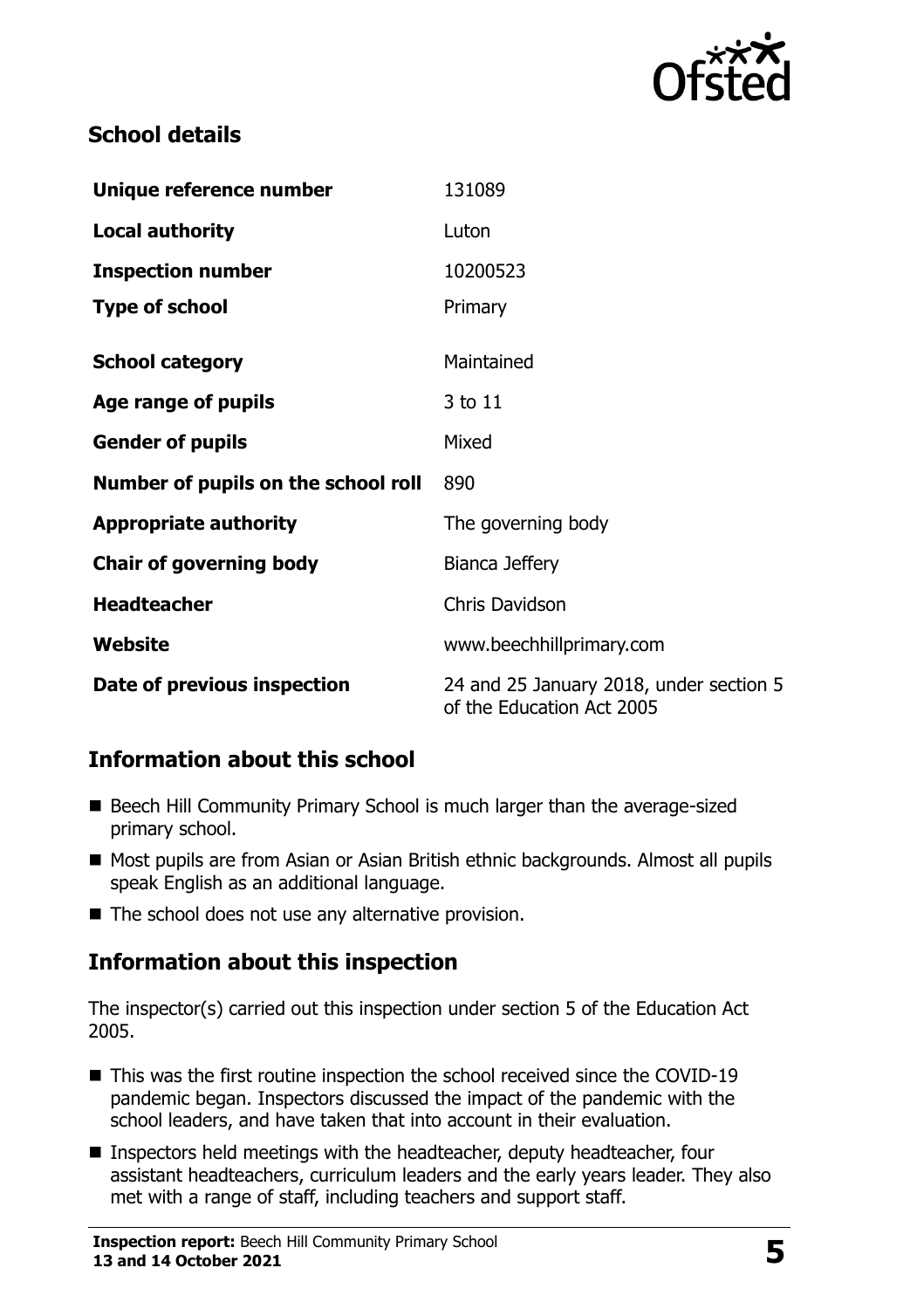

- Inspectors met with the governing body, including the chair of governors. Two governors joined the meeting remotely. An inspector spoke with a representative of the local authority.
- Inspectors carried out deep dives in early reading, mathematics, science, art and personal, social, health and economic education. In each subject, inspection activities included discussions with the curriculum leaders, visits to lessons, discussions with teachers, scrutiny of pupils' work and discussions with pupils.
- Inspectors listened to pupils from across the school read to a familiar adult and each other. They spoke to pupils about their reading.
- Inspectors observed pupils' behaviour in lessons and around the school at break time and lunchtimes. They met with groups of pupils to talk about their learning and their views about the school.
- Inspectors met with leaders to discuss the school's safeguarding procedures. They scrutinised documents related to safeguarding. Inspectors spoke to pupils, parents and staff about how safe pupils are.
- Inspectors reviewed a variety of school information, including school improvement plans, minutes of governing body meetings, school policies and information on the school's website.
- Inspectors considered 16 responses to Ofsted Parent View, including 11 free-text comments. They spoke to parents at the beginning and end of the day. Inspectors considered 40 responses to Ofsted's online staff questionnaire, as well as 37 responses to Ofsted's pupil survey.

#### **Inspection team**

| Steve Mellors, lead inspector | Her Majesty's Inspector |
|-------------------------------|-------------------------|
| Jackie Mullan                 | Ofsted Inspector        |
| Ahson Mohammed                | Ofsted Inspector        |
| John Lucas                    | Her Majesty's Inspector |